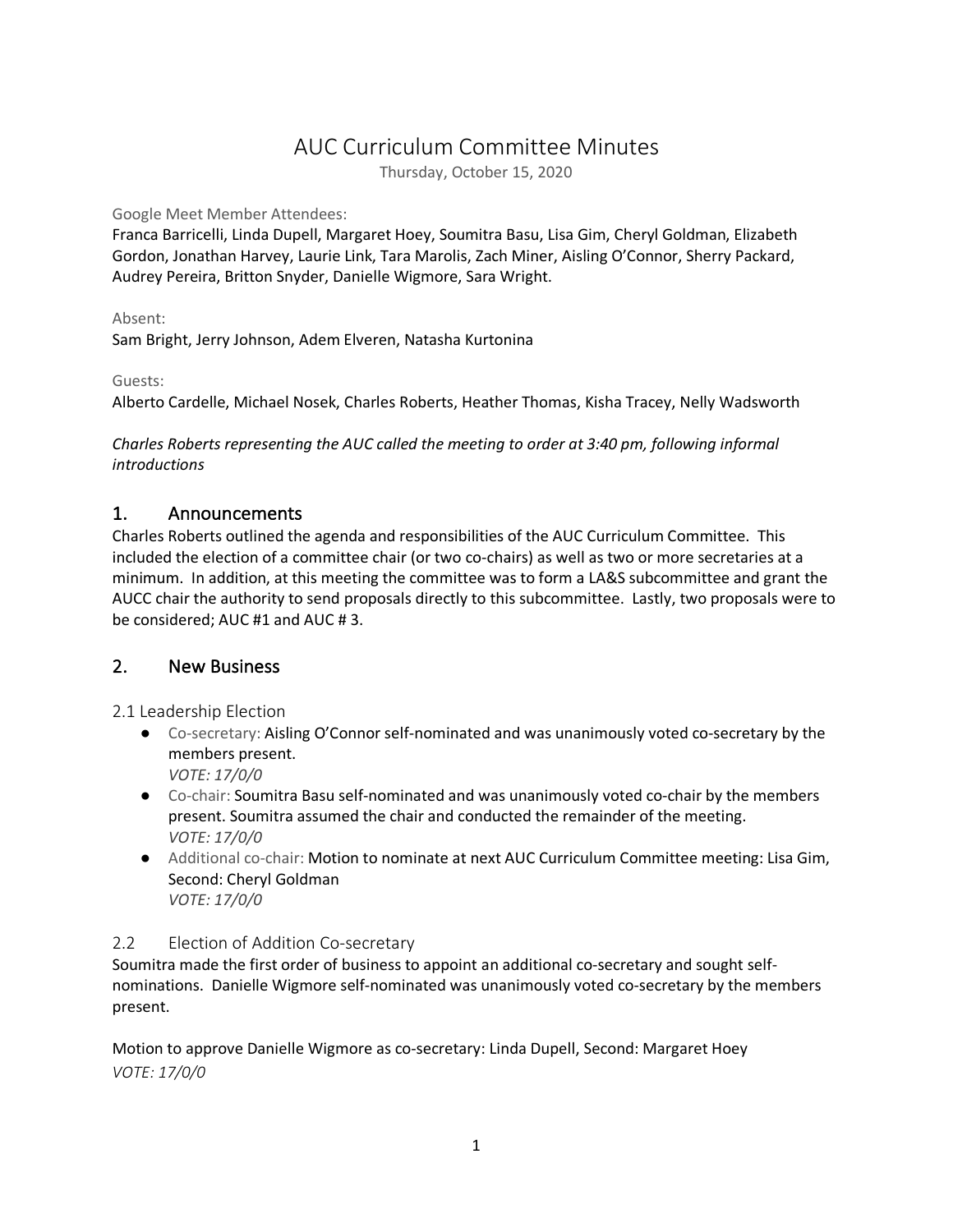## 2.3 LA&S Subcommittee Formation

Nine volunteers were sought for the LA&S subcommittee. Michael Nosek provided clarification on the role of this subcommittee; proposals will be sent directly from AUC to the subcommittee by the AUC Chair. The subcommittee should meet in advance of the AUC and provide input at the AUC meetings. The following committee members self-nominated: Franca Barricelli, Linda Dupell, Margaret Hoey, Lisa Gim, Elizabeth Gordon, Jonathan Harvey, Tara Marolis, Danielle Wigmore, Sara Wright. The vote was deferred to the next AUC meeting. [Should we add who the final members ended up being?]

2.4 Motion to Grant AUCC Chair Permission to Refer Proposals Directly to LA&S Subcommittee

Motion: Linda Dupell, Second: Danielle Wigmore *VOTE: 17/0/0*

#### 2.5 Motion to Consider AUC #1

Motion: Aisling O'Connor Second: Laurie Link

Sponsor: Alberto Cardelle

Discussion: Alberto indicated that the 2021/2022 calendar was approved last year. There has been one modification to this: AUC #114 (2019), in which the deadline for incomplete grades was changed. The 2022/2023 calendar follows the typical footprint, although the President's address and Development Day are on the same date. Winter commencement is on December 16 in order to avoid a snow date of December 24. The major change to this calendar is the addition of a Reading Day in the Spring Semester. This was recommended by AUCC last year, in order to avoid WF classes having a class on Wednesday, followed by a final exam the next day. In the past, Reading Day had turned into Spree Day by students, but since it has been a few years since the institution had a Reading Day, the tradition of Spree Day may be forgotten!

A friendly amendment was already proposed by the Student Affair Committee to change Columbus Day to Columbus Day / Indigenous Peoples Day in the calendar. In addition, the Student Affair Committee requested a reading day in the fall semester. The sponsor indicated that this is being considered by AA. A member raised the issue of the possibility of adding more time for students to drop a course in the fall semester; possibly moving the drop date to match the add date. The sponsor and Registrar agreed that this is possible. Two members raised the issue of the first day of classes and advising for new students occurring on the Friday before the Labor Day holiday. This may lead to poor attendance due to students working / vacationing over the long weekend.

The sponsor agreed to discuss the possibility of changing the fall advising meeting to the Tuesday after Labor Day with his AA colleagues. Classes would need to start on the Friday before the holiday as there were only 12 Friday class meeting dates in the currently proposed calendar and changing this would reduce it to 11 Friday class meeting dates.

#### *Friendly Amendments:*

Change the drop date to match the add date for both the Fall and Spring Semesters in AY 2021/2022 and AY 2022/2023.

## **Motion to recommend AY 2021/2022 and AY 2022/2023 calendar with friendly amendment**: Aisling O'Connor, **Second:** Margaret Hoey

*VOTE: 17/0/0*